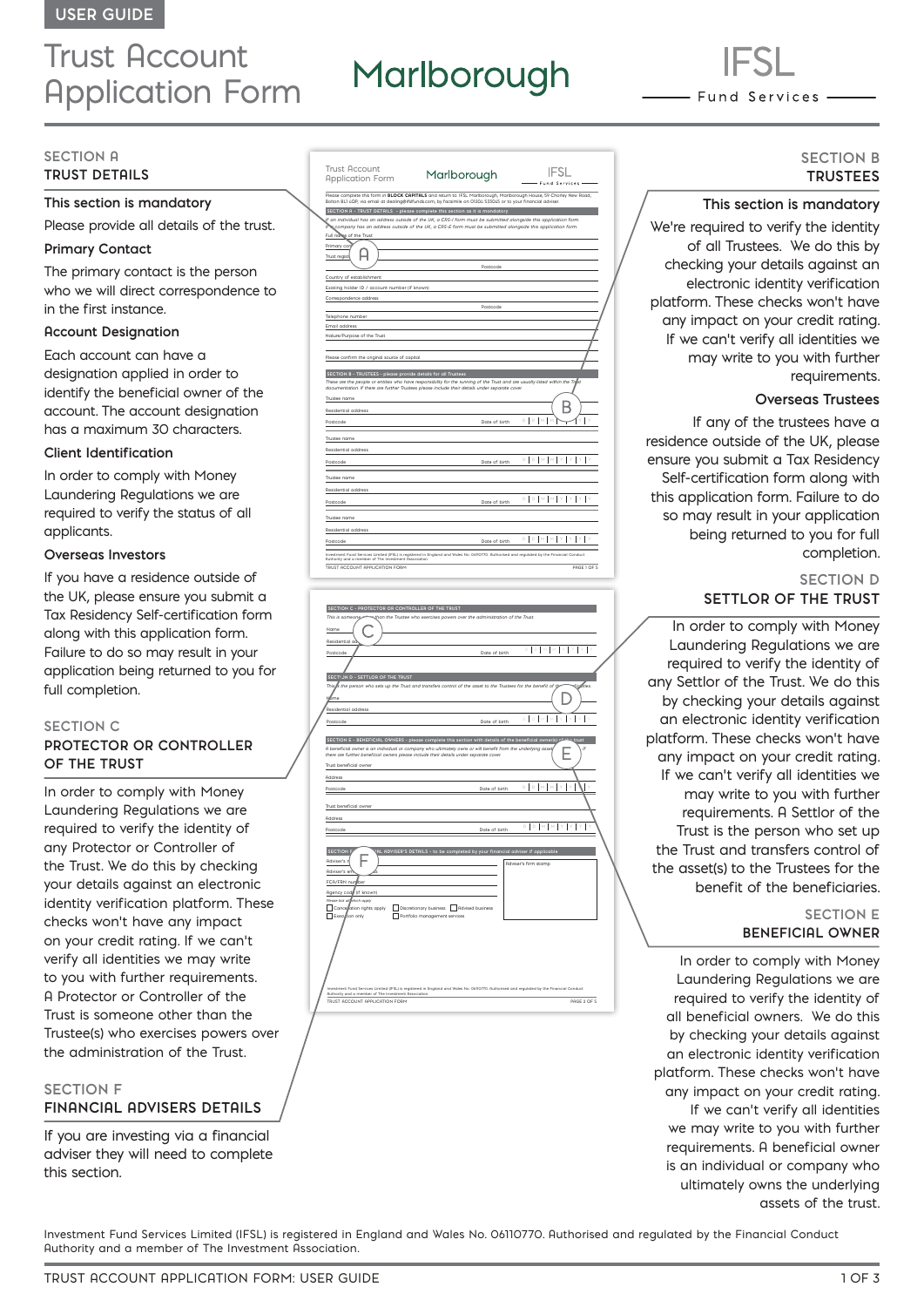## **SECTION G INCOME INSTRUCTION & BANK DETAILS**

# **This section is mandatory.**

Please let us know what you would like us to do with any income from your investment. If no bank account details are provided we are unable to pay out any income and this will instead be reinvested, using accumulation shares where available. NB cheques cannot be sent for dividend cheques. The payment must be made to a bank account in the name of the company registered as the main holder.

# **SECTION I MANDATE DETAILS**

Please complete this section in full for monthly investments or leave this blank if you are investing a lump sum.

NB the bank account name must match the name of one of the applicants.

# **SECTION K TRUST DEED**

In order to open an account for a Trust, we are required to receive a copy of the original Trust Deed or Declaration of Trust along with any subsequent Supplemental Deeds which relate to the change of Trustees.

#### **SECTION L PRIVACY NOTICE**

Please inform us if you wish to be kept informed of our investment products and services.

| When providing bank details please ensure these are accurate as we cannot accept any responsibility for payr<br>details which have been provided here.                                 | SECTION G - INCOME INSTRUCTION & BANK DETAILS - please tick only one option. This section is mandatory<br>nents made to<br>account                                                                                                  |
|----------------------------------------------------------------------------------------------------------------------------------------------------------------------------------------|-------------------------------------------------------------------------------------------------------------------------------------------------------------------------------------------------------------------------------------|
| details<br>REINVER<br>ME                                                                                                                                                               | PRY INCOME TO MY BANK ACCOUNT                                                                                                                                                                                                       |
| L<br>res will be used where available)<br>(accu                                                                                                                                        | OR<br>(see below)                                                                                                                                                                                                                   |
| ٦<br>Cheques -                                                                                                                                                                         | it for dividend payments, if bank details are not provided income will be reinvested.                                                                                                                                               |
| Name of b<br>society<br>Name of account holder                                                                                                                                         |                                                                                                                                                                                                                                     |
| Bank account number                                                                                                                                                                    | Sort code                                                                                                                                                                                                                           |
| Roll number / building society reference                                                                                                                                               |                                                                                                                                                                                                                                     |
| SECTION H - INVESTMENT DETAILS - please provide details of your investment choices. This section                                                                                       | 's mandatory                                                                                                                                                                                                                        |
|                                                                                                                                                                                        | SEDOL/ISIN of Fund<br><b>Luc</b><br>thly Ar                                                                                                                                                                                         |
| 1.                                                                                                                                                                                     |                                                                                                                                                                                                                                     |
| $\overline{2}$<br>3.                                                                                                                                                                   |                                                                                                                                                                                                                                     |
| $\mathcal{L}$                                                                                                                                                                          |                                                                                                                                                                                                                                     |
| S                                                                                                                                                                                      |                                                                                                                                                                                                                                     |
|                                                                                                                                                                                        | TOTAL                                                                                                                                                                                                                               |
| Lump Sum: Payment can be sent via bank transfer to the 'IFSL - Client Rocount' Sort code 40-05-30 Rocount no. 54597761.<br>the main applicants full name as a n<br>e. Alb              | matively payment can be made by cheque, up to a mi                                                                                                                                                                                  |
| of £100,000.00, made payable to IFSL.<br>Monthly: Please ensure that Section I is fully completed to allow us to process your application                                              |                                                                                                                                                                                                                                     |
|                                                                                                                                                                                        | SECTION I - MANDATE DETAILS - INSTRUCTION TO YOUR BANK OR BUILDING SOCIETY TO PAY BY DIRECT DEBIT                                                                                                                                   |
| To: The Man<br>Bank/building society                                                                                                                                                   | Service User: Investment Fund Services Ltd (IFSL),<br>Marlborough House, 59 Charley New Road, Bolton BL1 4QP                                                                                                                        |
| Address                                                                                                                                                                                | Service User No: 2 4 6 5 6 6                                                                                                                                                                                                        |
|                                                                                                                                                                                        | Reference: (to be completed by IFSL)                                                                                                                                                                                                |
| Name(s) of<br>Rocount He                                                                                                                                                               |                                                                                                                                                                                                                                     |
|                                                                                                                                                                                        | Instruction to your Bank or Building Society: Please pay IFSL Direct Debits<br>from the account detailed on this instruction subject to the safeguards<br>assured by the Direct Debit Guarantee. I understand that this instruction |
| ng Society<br>$\mathbb{D} \quad \mathbb{D} \quad \mathbb{M}$<br>Bar<br><u>Aos</u>                                                                                                      | answer by the better beats could be a catalogue of the base and catalogue.<br>Bank/Building Society.<br>Bank/Building Society.                                                                                                      |
| x I                                                                                                                                                                                    | Print Name                                                                                                                                                                                                                          |
| .<br>Please be aware that any bank details provided in this section will<br>override any existing bank details that we may hold for you, unless                                        | Signature                                                                                                                                                                                                                           |
| otherwise stated                                                                                                                                                                       | We will write to you to confirm the date on which your Direct Debit will<br>be collected                                                                                                                                            |
| SECTION J - AUTHORISED SIGNATORIES                                                                                                                                                     |                                                                                                                                                                                                                                     |
| If there is an Authorised Signatory List (ASL) in place for the Trust, please provide an origi                                                                                         | etified copy of the most                                                                                                                                                                                                            |
| up to date version. If there is no ASL in place then any instruction will need to be signe<br>Where a Trustee is a company, we will also need an original or certified copy of their n | e ASL                                                                                                                                                                                                                               |
| <b>SECTION K - TRUST DEED</b>                                                                                                                                                          |                                                                                                                                                                                                                                     |
| Supplement<br>which relate to the change of Trustees.                                                                                                                                  | Please provide an original or certified copy of the original Trust Deed/Declaration of Trust along with any subsequent                                                                                                              |
|                                                                                                                                                                                        |                                                                                                                                                                                                                                     |
| Investment Fu                                                                                                                                                                          | Limited (IFSL) is registered in England and Wales No. 06110770. Authorised and regulated by the P                                                                                                                                   |
| <b>Authority and</b><br>member of The Investment Association                                                                                                                           | ancial Conduct                                                                                                                                                                                                                      |
| UNT APPLICATION FORM<br><b>TRUST ACC</b>                                                                                                                                               | PAGE 3 OF 5                                                                                                                                                                                                                         |
|                                                                                                                                                                                        |                                                                                                                                                                                                                                     |
|                                                                                                                                                                                        |                                                                                                                                                                                                                                     |
|                                                                                                                                                                                        |                                                                                                                                                                                                                                     |
|                                                                                                                                                                                        |                                                                                                                                                                                                                                     |
| <b>ECTION L - PRIVACY NOTICE</b>                                                                                                                                                       | e're committed to processing the personal data that you provide to us in line with the latest data protection and data                                                                                                              |
| in this Application                                                                                                                                                                    | privacy legislation in force within the United Kingdom. We'll use your information in order to provide the service de<br>iled<br>-Eorm and to administer your investments, communicate with you and provide information on our      |
| products o                                                                                                                                                                             | when you request it, to meet our legal obligations and for the purposes of fraud prevention.                                                                                                                                        |
| Our full P<br>It's importa                                                                                                                                                             | a understand how the personal information you give us will be used. We strongly advise that you read                                                                                                                                |
| our full Privagy Notice, which you can find on our website at www.ifsifunds.com, or you can ask us for a copy.                                                                         |                                                                                                                                                                                                                                     |
| COMMUNICATING WITH YOU INCLUDING DIRECT MARKETING<br>We'd like tq                                                                                                                      |                                                                                                                                                                                                                                     |
| only contact you if you consent by ticking the boxes below.                                                                                                                            | et you know about IFSL investment products and services we think would be of interest to you. However, we'll                                                                                                                        |
| Your maj<br>keting preferences                                                                                                                                                         |                                                                                                                                                                                                                                     |
|                                                                                                                                                                                        | I'm happy for IFSL to contact me in the following ways about investment products, services and promotional offers that may<br>be of lightrest.                                                                                      |
| Plea:<br>tick here: By post [ By phone [ By email [ ]                                                                                                                                  |                                                                                                                                                                                                                                     |
| You<br>act you with information relevant to the operation and maintenance of your account as required by law.                                                                          | an withdraw your consent at any time by letting us know by post, phone or email. Please note we will continue to                                                                                                                    |
|                                                                                                                                                                                        |                                                                                                                                                                                                                                     |
|                                                                                                                                                                                        |                                                                                                                                                                                                                                     |
|                                                                                                                                                                                        |                                                                                                                                                                                                                                     |
|                                                                                                                                                                                        |                                                                                                                                                                                                                                     |
|                                                                                                                                                                                        |                                                                                                                                                                                                                                     |
|                                                                                                                                                                                        |                                                                                                                                                                                                                                     |
|                                                                                                                                                                                        |                                                                                                                                                                                                                                     |
|                                                                                                                                                                                        |                                                                                                                                                                                                                                     |
|                                                                                                                                                                                        |                                                                                                                                                                                                                                     |
|                                                                                                                                                                                        |                                                                                                                                                                                                                                     |
|                                                                                                                                                                                        |                                                                                                                                                                                                                                     |
|                                                                                                                                                                                        |                                                                                                                                                                                                                                     |
|                                                                                                                                                                                        |                                                                                                                                                                                                                                     |
|                                                                                                                                                                                        |                                                                                                                                                                                                                                     |
|                                                                                                                                                                                        |                                                                                                                                                                                                                                     |
|                                                                                                                                                                                        |                                                                                                                                                                                                                                     |
|                                                                                                                                                                                        |                                                                                                                                                                                                                                     |
|                                                                                                                                                                                        |                                                                                                                                                                                                                                     |
|                                                                                                                                                                                        |                                                                                                                                                                                                                                     |
|                                                                                                                                                                                        |                                                                                                                                                                                                                                     |
|                                                                                                                                                                                        |                                                                                                                                                                                                                                     |
|                                                                                                                                                                                        |                                                                                                                                                                                                                                     |
| TRUST ACCOUNT APPLICATION FORM                                                                                                                                                         | Investment Fund Services Limited (IFSL) is registered in England and Wales No. 06110770. Authorised and regulated by the Financial Con<br>Authority and a member of The Investment Association.                                     |

# **SECTION H INVESTMENT DETAILS**

Please provide details of your investment choices. The SEDOL/ISIN of your chosen funds are available from your financial adviser. Alternatively they are available in the funds section of our website **www.ifslfunds.com**. Minimum investment requirements are also available on the website within each fund prospectus.

Settlement payment for any deals placed should be sent to the following bank details prior to the application being received and must be sent from an account in the name of the trust:

> **Account name IFSL Client Account**

**Sort code 40-05-30** 

**Account number 54597761**

# **SECTION J AUTHORISED SIGNATORIES**

Where applicable, please provide us an original or certified copy of your most up to date Authorised Signatory List (ASL). For a certified copy, the certification must state "True Copy", must be in wet ink and must include the date the certification took place. It must be certified in line with the ASL itself.

If there is no signatory list in place then any future instruction must be signed by all Trustees.

Where a Trustee is a Company, we will also need an original or certified copy of their most up to date ASL.

Investment Fund Services Limited (IFSL) is registered in England and Wales No. 06110770. Authorised and regulated by the Financial Conduct Authority and a member of The Investment Association.